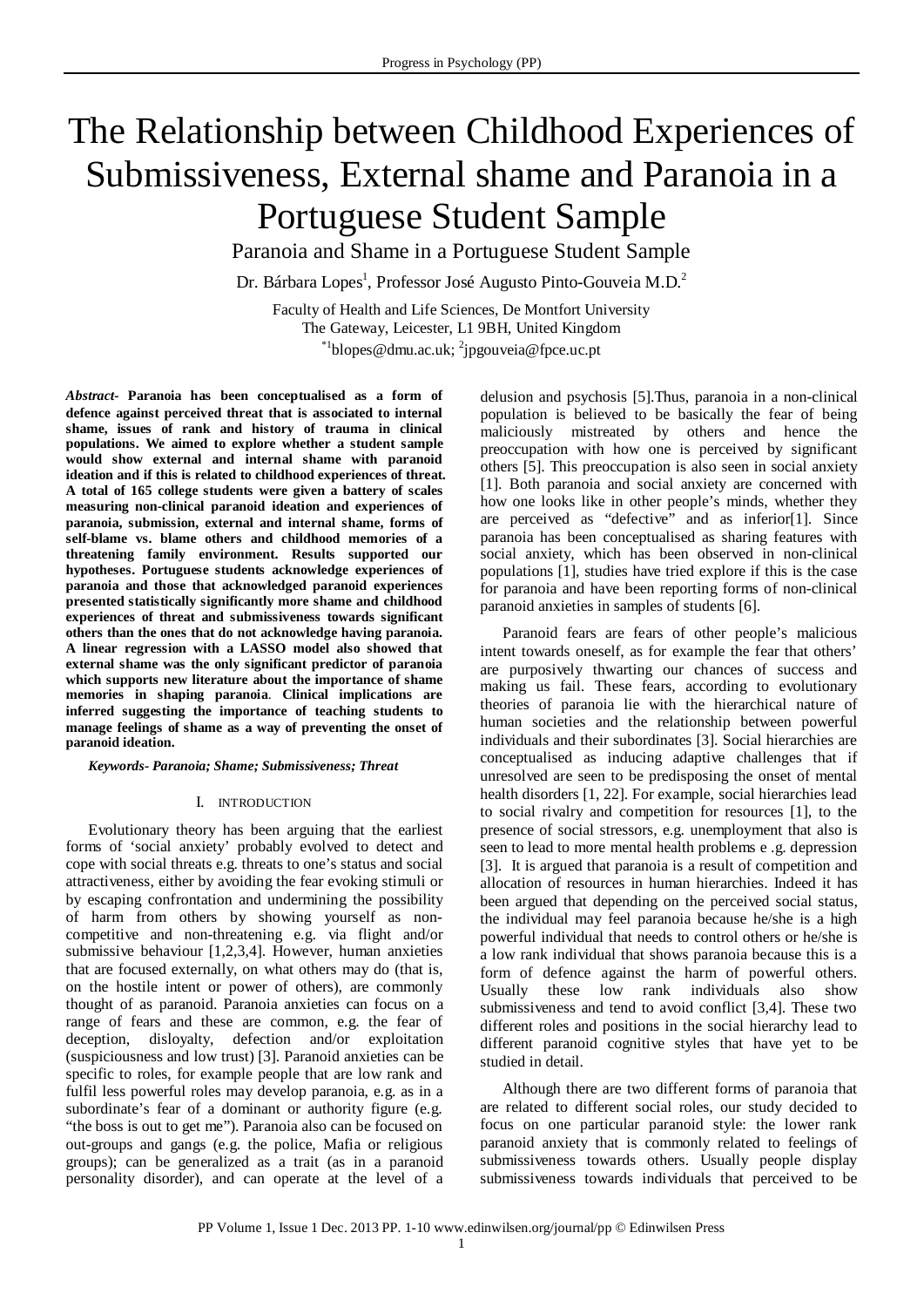more important and to possess a higher rank, more power and control than the paranoid individual, e.g. one's parents.

Research in non-clinical paranoia has been supporting the link between paranoia, low rank and submission [5]. Submission is conceptualised as a defensive strategy adopted by humans to inhibit one's own threat-eliciting behaviour (e.g. challenging others) and thus deactivate actual or possible aggression from another. Submission is seen to be related to interpersonal sensitivities (the accuracy and/or appropriateness of perceptions, judgments, and responses we have with respect to one another) that people with paranoid beliefs tend to show inappropriately, as for example the high sensitivity to deception [2]. One example of a study that found a link between submission and paranoia is the study by Freeman *et al.* (2005a) [5]. Freeman *et al* (2005a) found in a large student sample that paranoia was significantly associated with the display of submissive behaviours. This supports evolutionary theories of paranoia as people who have difficulties asserting themselves –which is conceptualised within an evolutionary framework as having low dominance and an inferior social rank – can be vulnerable to a number of psychological problems, including paranoia [6]. According to Freeman *et al.* (2005 a) submission allows people to avoid conflict and prevent potential harm from others that are seen to be threatening, however, because people do not actively engage and confront other people their paranoia persists because they cannot disconfirm the belief that other people are actively trying to harm them. Although submissive behaviours can be quite effective and adaptive in the short term because they avoid immediate harm from other people, they will lead to paranoia as individuals do not engage with other people and assert themselves, thus developing feelings of inadequacy, anger and resentment towards others [1]. Paranoia thus is associated with submissiveness and both are used to solve adaptive challenges posed by social hierarchies e.g. competition for resources.

Literature in clinical paranoia has also been suggesting that apart from submission, shame, another variable of ranking related to interpersonal sensitivities, is characterized by feelings of being inferior to others and is commonly associated with submissive behaviours and paranoid ideation [2,7,8].Shame can go from a moderate level to a very intense level and is also extremely related with feelings of loss of status, social attraction and lovability [9]. It is conceptualised that individuals that feel shame, brood on their personal shortcomings and character flaws and feel that they have lost status or the ability to be accepted and loved by others. For example, feelings of shame that are related to perceived negative physical aspects lead to a feeling of loss of lovability [9]. Shame is related as well with a greater self-consciousness and an extreme desire of hiding personal flaws [10]. Shame has been conceptualised in two different types: external shame, which is directed to the external environment (for example: when people think that others are looking down on them, see them as defective and inferior and do not think highly of them so they try to put them down) and internal shame where attention if focused on one's "Self" (negative self-evaluations) [11] or to several aspects of the Self, such as character flaws, bad or ineffective behaviour and bodily shame [12]. Both types of

shame are seen to be related however on one hand the internal shame is more concerned with internal aspects of the self, in the other hand external shame is more concerned how the self looks like in the mind of others [12]. Research has found that internal shame was related to depression [7] and that external shame was related to submissive behaviours [10] however these studies did not investigate the relationship between internal and external shame and paranoia in the general population. We intend to address this in this study.

The literature has also been suggesting that many individuals from a non-clinical population that have mood and social anxiety problems come from neglectful and abusive backgrounds [1]. Often these individuals have good grounds for believing that others pose serious threats, because indeed they have been victimized and harmed by others [13]. Hence, researchers have been arguing that socially anxious individuals and non-clinical paranoid individuals can acquire a submissive and self-monitoring coping style and a self or other blaming style, because as children this was the best way to defend themselves against hostile parents [13]. Furthermore, when getting older they may develop feelings of bitterness, resentment and hostility towards the people surrounding them[1]. Defending oneself against hostile others and defending oneself early in life is thought to raise important issues to do with the family environment and to peer bullying [1,13,14]

Evolutionary social ranking theory suggested that childparent relationships are power relationships [14, 15]. Thus, children who are frightened of their parents and feel forced to unwanted and involuntary subordinate positions may adopt various submissive, low rank, defensive behaviours. Hence a child that has to be overly attentive to threats (rather than rely on parents for safety, emotional regulation and secure attachment) may be more prone to develop paranoid ideation. Since to our knowledge there aren't many studies that addressed this relationship in a non-clinical population we intend to explore whether paranoia is associated with childhood experiences of a threatening environment at home.

Finally, research also found that self-blame for social put downs is associated to depression, shame and social anxiety [16]. Thus, we intend to explore whether non-clinical paranoid individuals will show defensive styles against perceived social put down that can be directed internally (self-blame) or externally ( blame others or personalising bias). Both can co-exist and research has been showing that they are fluctuating in both clinical and non-clinical populations that show paranoia [17].

# *A. Rationale and Hypotheses:*

The literature is finding that non-clinical paranoid experiences are very common in the general population. For example, non-clinical paranoid experiences are common in students in the UK [6]. Also there is research suggesting that variables of ranking, shame and threatening experiences in the family environment and submissiveness towards perceived threatening parents may be related to feelings of paranoia [10,13,14]. Hence we hypothesise that: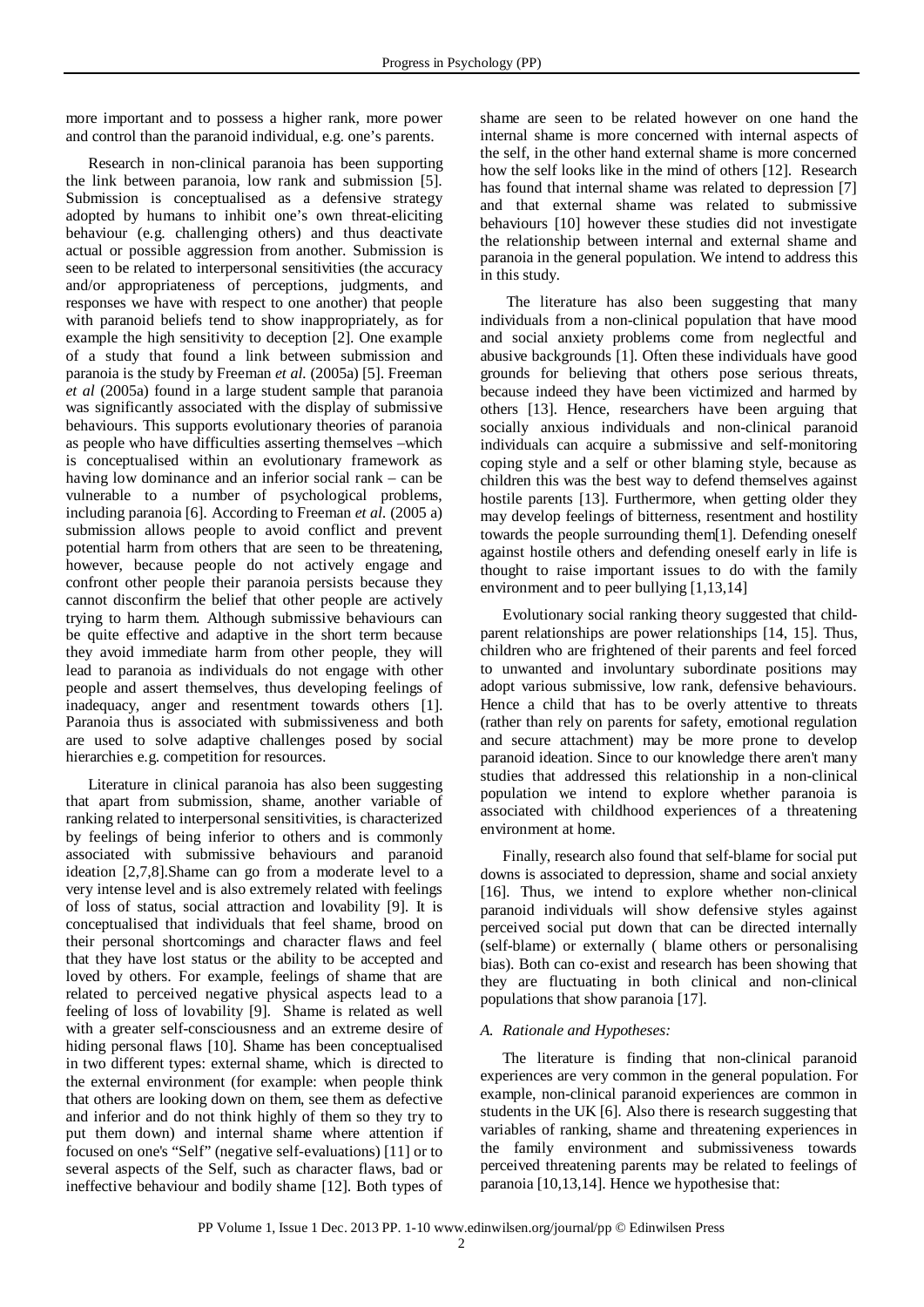1. A Portuguese sample of college students will acknowledge experiences of non-clinical paranoias in a similar way to what was observed with a college sample in the UK. We did not expect for experiences to be different as the social hierarchies in Portugal are similar to those in the UK since both are Western Societies with similar values and norms.

2. The experiences of external shame and submissiveness towards parents should be the main predictors of non-clinical paranoia in a Portuguese sample of students.

#### II. METHOD

### *A. Participants:*

A total of 165 Portuguese students (123 women and 42 men) that were not in therapy or took medication for psychological disturbances completed a battery of selfreport measures. 61 students attended the Secondary School of the City of Penafiel, while the other 94 university students attended the Polytechnic Institute of the University of Oporto, the Faculty of Engineering of the University of Oporto and the Faculty of Psychology and Educational Sciences and the Faculty of Nursing of the University of Coimbra. The age range was 16 to 29 years (*M*=19.86; *SD*=2.40). Thus this sample comprised a fairly large range of ages given that it is a sample of convenience constituted by students. 62 participants attended the  $12<sup>th</sup>$  grade of the Secondary School; 4 participants attended the Second year of their University; 75 participants attended the Third year of their University and 24 participants attended the Fourth year of their university.

#### *B. Instruments:*

We point out that all the instruments used in this study, were translated into Portuguese by a bilingual translator and the compatibility of content was verified through stringent back-translation procedures. The Cronbach alphas for the translated instruments are reported to vouch for internal reliability.

#### *C. General Paranoia Scale (GPS) [18]*

The 20-item self-report Paranoia Scale was developed to measure paranoia in college students. The scale measures general paranoia. Each item is rated on a five-point scale (1- 5; not at all applicable – extremely applicable). Scores can range from 20 to 100, with higher scores indicating greater paranoid ideation. It is the most widely used dimensional measure of paranoia [5]. Our study presented a Cronbach's alpha value of  $\alpha$  = 0.90 for n=165.

### *D. Personal Experience Paranoia Scale (PEPS) [6,19]*

This questionnaire was designed by the Ellet, Lopes & Chadwick (2003) [6] with the aim of examining both the incidence and phenomenology of paranoia within a normal population. The 14 items assess key cognitive, behavioural and affective dimensions of paranoia. The PEPS defines paranoia, with a particular example, as a perception of intention to harm by others.

In the original study an analysis of variance  $(F(2,321)) =$ 17.89, *p*<. 0005), showed the PEPS paranoia group scoring significantly higher than both the ambiguous and no paranoia groups in the General Paranoia Scale. This finding suggested concurrent validity between the two measures of paranoia [6]. In this study an ANOVA reported a statistically significant difference between the PEPS groups in their scores in the General Paranoia Scale  $(F(2,164) = 23$ . 59, *p*<. 0005). Therefore the Portuguese version of the PEPS also demonstrated concurrent validity with the General Paranoia Scale.

### *E. Submissive Behaviour Scale (SBS) [7]*

This scale measures submissive behaviours e.g. " I agreed I was wrong even though I knew I wasn't". Participants respond by giving their estimated frequency of those behaviours on a five-point likert scale from 0-4. The minimum score for this scale is 0 and the maximum 64. This scale has been shown to have high internal consistency and test-retest reliability [7]. This scale has shown a Cronbach alpha of 0.85 in our study.

## *F. Other As Shamer Scale (OAS) [20]*

This scale was devised by Goss, Gilbert & Allan (1994) to measure external shame (how an individual thinks others view him/her) [20]. The scale consists of 18 items asking respondents to indicate the frequency of their feelings and experiences to items such as "I feel insecure about others opinions of me" and "Other people see me as small and insignificant" on a 5-Point Likert Scale  $(0=$  never to  $4=$ always). The minimum score for this scale is 0 and the maximum is 72. Goss et al. (2004) presented an alpha of Cronbach of 0.92 for this scale showing good internal reliability [20]. We obtained also a high Cronbach alpha  $\alpha$  = 0.92.

# *G. Experience of Shame Scale (ESS) [12]*

This questionnaire consists of twenty five items that measure three types of shame. The first type is "Characterological Shame, which concerned with personal characteristics and traits. The second type of Shame is "Behavioural Shame" that is related to the embarrassment of doing something wrong or saying something incredibly stupid. The last type is "Bodily shame" and is concerned with the embarrassment of one's physical appearance that is, with the shame of one's body or parts of it. Participants respond to how much they have felt that these statements applied to them, i.e. in terms of experiencing, feeling or avoiding the situations that were described. The response measure was a Likert Type scale from "0=not at all to  $4=$ very much". The minimum score for this scale is of 0 and the maximum score is of 100. In this study the ESS showed good internal consistency, presenting a Cronbach alpha for the total of the items of the ESS of  $\alpha = 0.93$  for n=165 ( $\alpha =$ 0.92 for the original study) and for the three dimensions: "Charactereological Shame" ( $\alpha$  = 0.89 for n=165;  $\alpha$  = 0.90 for the original study), "Behavioural Shame" ( $\alpha = 0.88$  for n=165;  $\alpha$  = 0.87 for the original study) and "Bodily Shame"  $(\alpha = 0.80$  for n=165;  $\alpha = 0.86$  for the original study).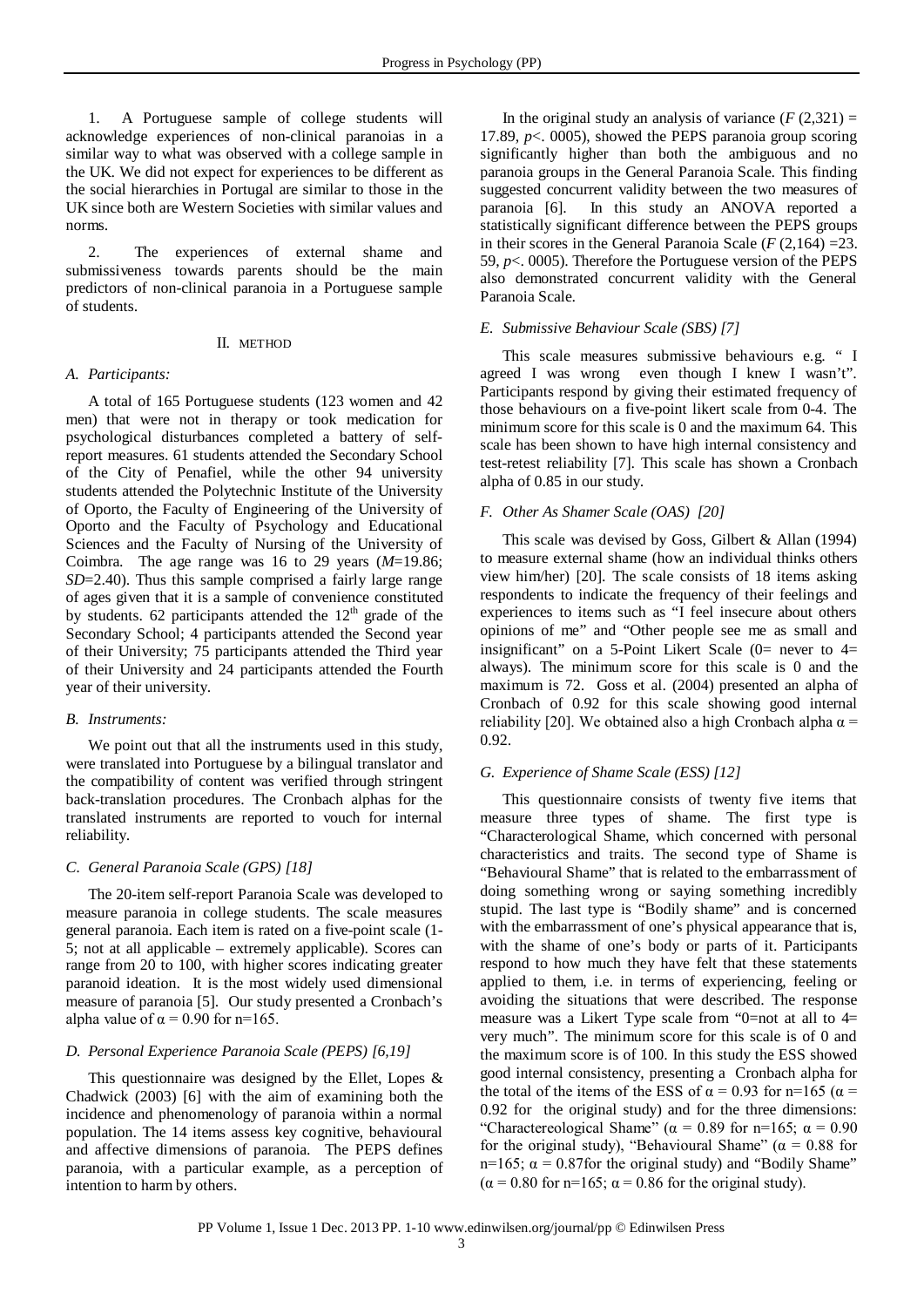## *H. The Early Life Experiences Scale (ELES) [8]*

This questionnaire was devised with the goal to measure memories from the childhood, where the adult now reports as a child from then whether she/he perceived threat within the family, or felt subordinate in relation to family members [8].

The ELES is composed of three sub-scales: "Threat", "Submissiveness" and "(Un)valued". Gilbert *et al.* (2003) argued that the third factor tapped into experiences that revealed a more co-operative and affiliate relational style [8]. The response measure consisted of a *Likert* type scale with participants required to answer how true was the statement to them in their childhood from "0= completely untrue to 5 = very true". Three items were reversed in order to minimize response bias and a standard type of responses. The minimum score for this scale was of 16 and the maximum of 80. The original study presented evidence for internal consistency (Cronbach's alphas: total .92; "threat" .84; "submissiveness".86 and "unvalued" .71) [8]. In our study this scale also showed good internal consistency with Cronbach alphas for the total of the ELES (.89) and subscales of "threat" (.86); "submissiveness" (.76) and (Un)valued .(71) respectively.

## *I. Sensitivity to Put Down Scale (SPD) [16]*

The SPD is a scale that was designed to measure people's experience of being put down, criticised, and ridiculed (Gilbert & Miles, 2000) [16]. The scale is divided in two parts. In each part there are two sub-scales with 20 items. The first part presents the sub-scale of Anxiety and Anger (Irritation) the second part presents the sub-scale of Blame –Self versus Blame Others. Participants have to answer in a Likert type scale from 0 (not at all) to 5 (extremely) how much they feel anxious or angry in a certain type of negative situation and how much they blame themselves or others from 0 (not at all ) to 5 (completely). The minimum score is 20 and the maximum is 100. In this study all sub-scales presented good internal consistency, hence the Cronbach Alphas for each sub-scale were the following: Anxiety  $\alpha = 0.94$  (0.92 for the original study), Anger  $\alpha$  = 0.93 (0.91 for the original study); Blame self  $\alpha$  = 0.94 (0.91 for the original study) and Blame Others  $\alpha = 0.95$ (=.90 for the original study).

## III. RESULTS

Data were screened for normality of distribution. Preliminary analysis revealed a largely and normally distributed sample.

| <b>Variables</b>              | Mean<br>$n=165$ | <b>SD</b> |
|-------------------------------|-----------------|-----------|
| <b>Total GPS</b>              | 44.14           | 9.69      |
| <b>Total SBS</b>              | 21.07           | 8.72      |
| <b>Total OAS</b>              | 20.49           | 10.55     |
| ESS-Characterological Shame   | 19.39           | 5.85      |
| <b>ESS-</b> Behavioural Shame | 17.92           | 5.23      |
| <b>ESS-Bodily Shame</b>       | 7.56            | 2.78      |
| <b>Total ESS</b>              | 44.87           | 12.00     |
| SPD - Anxiety                 | 55.14           | 21.14     |
| SPD-Anger                     | 62.86           | 15.83     |
| SPD- Blame Self               | 39.81           | 18.10     |
| $SPD - Blame Others$          | 60.39           | 19.80     |
| $ELES - Thread$               | 11.09           | 4.75      |
| ELES - Submissiveness         | 11.82           | 4.31      |
| $ELES - (Un)$ valued          | 7.33            | 2.78      |
| <b>Total ELES</b>             | 30.25           | 9.9       |

TABLE 1. MEANS AND SDS FOR THE VARIABLES.

GPS "General Paranoia Scale"; SBS "Submission Behaviour Scale"; OAS "Other As Shamer Scale" (External Shame); ESS "Experience of Shame Scale" (Internal Shame);SPD (Sensitivity to Put Down); ELES "Early Life Experiences Scale".

#### *A. Gender differences*

We compared the genders using the Bootstrap method for significant differences. There were no statistically significant differences between males and females for age *t*   $(163)=0.93$ ,  $p=.35$  and for the level of education *t*  $(163)=0.86, p=.38.$ 

On the other hand, there were statistically significant differences between males and females for internal shame. Females seemed to show statistically significantly more internal shame than males  $t(163)=2.462$ ,  $p=.015$ . Females consistently showed statistically significantly more behavioural shame *t* (163)=2.99, *p*=.003 and more bodily shame than males  $t$  (163)=2.92,  $p=0.004$ . Moreover concerning the emotional reactions to criticism of the SPD, females showed both statistically significantly more anxiety t (152)=2.921, *p*=.004 and anger *t* (163)=2.752, *p*=.007 than males. Finally there were also statistically significant differences between the genders for the SPD dimension of attributing blame for criticism. Females statistically significantly blamed others more for social put down and criticism when compared to males  $(t (159)=2.55, p=.012)$ (see table 2). Although we had both teenagers and younger adults in our sample, the responses of teenagers were similar to college students. Both teenagers and college students acknowledge paranoid experiences that have to do with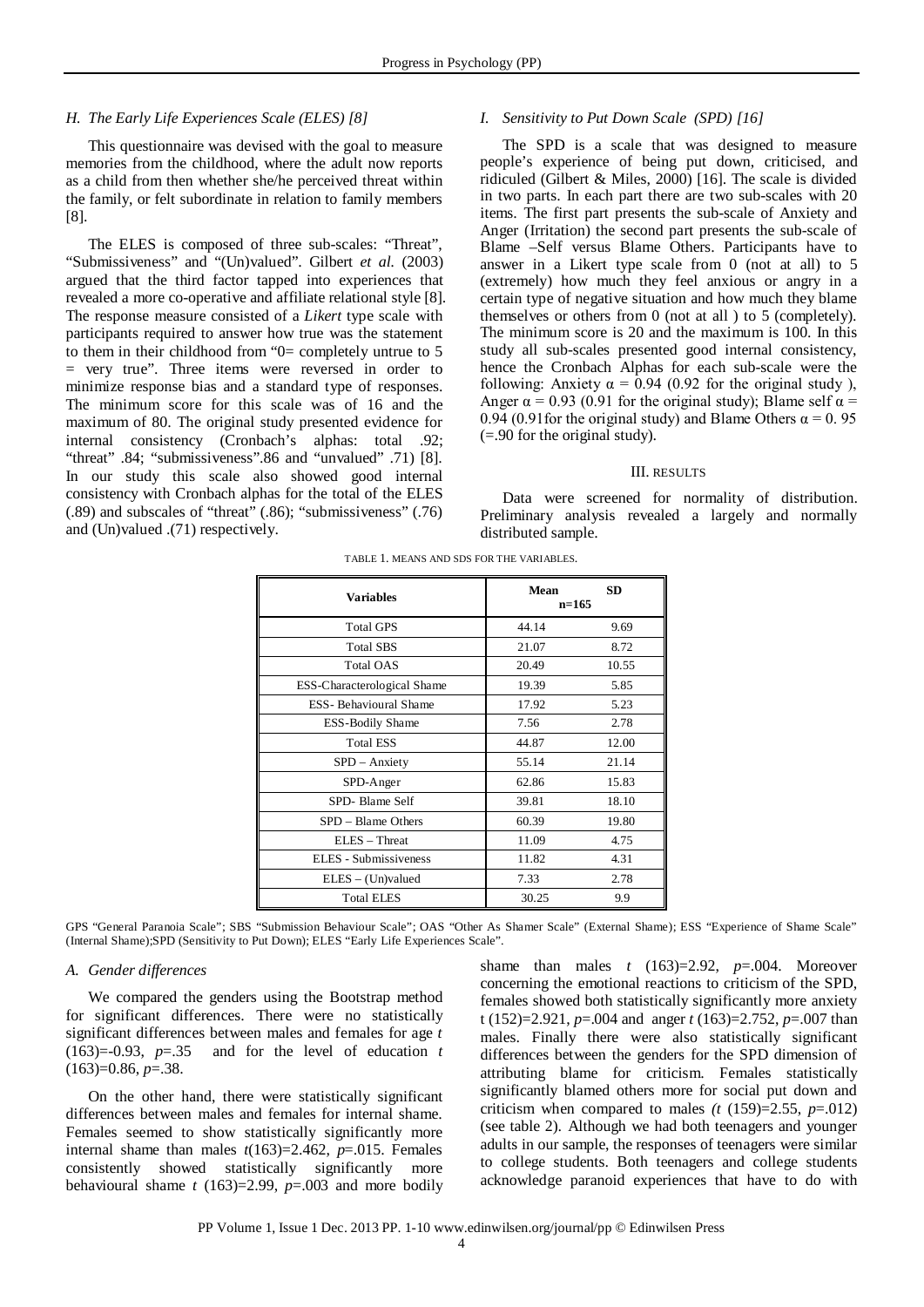thwarting or rejection from the social group and their means for external shame and submissive experiences at home are

similar *M*=20.48, *M*=11.08 and *M*=19.50 and *M*=11.00 respectively).

TABLE 2. GENDER DIFFERENCES

| Variables               | Males<br>$n=42$ |           | Females<br>$n=123$ |           | t-test  | $\boldsymbol{p}$ |
|-------------------------|-----------------|-----------|--------------------|-----------|---------|------------------|
|                         | Mean            | <b>SD</b> | Mean               | <b>SD</b> |         |                  |
| Age                     | 20.16           | 3.22      | 19.76              | 2.05      | $-0.93$ | n.s.             |
| <b>Schooling Status</b> | 2.80            | 1.74      | 3.02               | 1.54      | .86     | n.s.             |
| <b>Total GPS</b>        | 45.80           | 10.19     | 43.57              | 9.49      | $-1.29$ | n.s.             |
| Total SBS               | 21.02           | 7.68      | 21.09              | 9.07      | 0.04    | n.s.             |
| Total OAS               | 20.71           | 10.59     | 20.42              | 10.57     | $-0.15$ | n.s.             |
| ESS - Characterological | 18.61           | 5.27      | 19.65              | 6.04      | 0.99    | n.s.             |
| ESS - Behavioural       | 15.88           | 4.87      | 18.61              | 5.18      | 2.99    | $.003*$          |
| $ESS - Body$            | 6.50            | 2.79      | 7.92               | 2.70      | 2.92    | $.004*$          |
| <b>Total ESS</b>        | 41.0            | 11.35     | 46.20              | 11.98     | 2.46    | $.015**$         |
| SPD - Anxiety           | 46.65           | 22.82     | 57.93              | 19.89     | 2.92    | $.004*$          |
| SPD-Anger               | 57.16           | 16.65     | 64.80              | 15.13     | 2.75    | $.007*$          |
| SPD-Blame Self          | 35.00           | 17.93     | 41.46              | 17.93     | 1.96    | .051             |
| SPD - Blame Others      | 53.57           | 19.11     | 62.64              | 19.58     | 2.55    | $.012**$         |
| <b>Total ELES</b>       | 30.42           | 8.06      | 30.19              | 10.55     | $-0.13$ | n.s.             |
| ELES - Threat           | 11.02           | 4.01      | 11.12              | 4.99      | 0.11    | n.s.             |
| ELES - Submissiveness   | 11.50           | 3.87      | 11.93              | 4.46      | 0.56    | n.s.             |
| $ELES - (Un)$ valued    | 7.90            | 2.62      | 7.13               | 2.82      | $-1.54$ | n.s.             |

GPS (General Paranoia Scale; OAS (Other as Shamer Scale);

SBS (Submissive Behaviour Scale); ESS (Experience of Shame Scale);

SPD (Sensitivity to Put Down); ELES (Early Life Experiences Scale)

\*\*p= $< 0.05$ , \* p= $< 0.005$ 

## *B. Experiences of Non-Clinical Paranoia:*

#### *a) Paranoia Group vs. No Paranoia Group*

In the original study of the PEPS by Ellet, Lopes  $\&$ Chadwick (2003) [6] of 324 students aged between 18 and 49 from two British universities 77% were women. From the total sample of 324 participants, 47% ( $N = 153$ ) reported an episode of paranoid ideation that included a clear statement of intention to harm from others,  $23\%$  (N = 73) reported an experience that they themselves identified as paranoia but which did not include an explicit statement of intention to harm from others, and 30 % ( $N = 98$ ) reported not having an experience of paranoia.

In our study with a Portuguese version of the PEPS from the total of 165 individuals of this sample, 123 were women, so there were much more women than men as in the original study. Furthermore from the total sample, 63.6% reported not having experiences of paranoia and paranoid beliefs (n=105), therefore they were classified as "No Paranoia" (NP); 33.3% reported experiences of paranoia and the paranoid belief that other people were *intentionally trying to harm oneself* (n=55), hence they were classified as the Paranoia Group (GP). Very few individuals were classified in the Ambiguous group (only n=5, 3%) therefore we did not find this group to be useful and relevant for statistical analysis.

We compared the Paranoia Group *versus* the No Paranoia Group using the Bootstrap method. Results first revealed that there was a statistically significant difference

between the two groups concerning external shame measured by the OAS. The Paranoia Group reported much more external shame than the No Paranoia Group *t* (158)=- 4.27, *p*<.001.

There was also a statistically significant difference but less strong than the one described before between the two groups concerning Submissive behaviours. The Paranoia Group reported more submissive behaviours than the No Paranoia Group (*t* (158)=-2.39, *p*=.018). Furthermore, results revealed a statistical significant difference between groups for the total score of the Experience of Shame Scale (*t* (158)=-3.780 *p*<.001). The Paranoia Group presented significantly more internal shame than the No Paranoia Group. Indeed, results revealed that the Paranoia Group showed statistically significantly more Characterological shame, Behavioural shame and Bodily shame than the No-Paranoia Group (*t*(158)=-3.82, *p*<.001; (*t* (158)=-2.44, *p*=.018 and *t* (158)=-3.459, *p*=.001 respectively). Hence results suggested that the individuals that presented nonclinical paranoid experiences showed much more shame about their characteristics, behaviours and physical appearances than those who did not present paranoia.

Results further revealed that the Paranoia Group recalled statistically significantly more childhood experiences of Threatening family environments in the ELES than the No Paranoia Group (*t* (158)=-2.65, *p*=.009). Indeed, results showed that the Paranoia Group recalled statistically significantly more childhood experiences of threat and especially of Submissiveness towards their parents and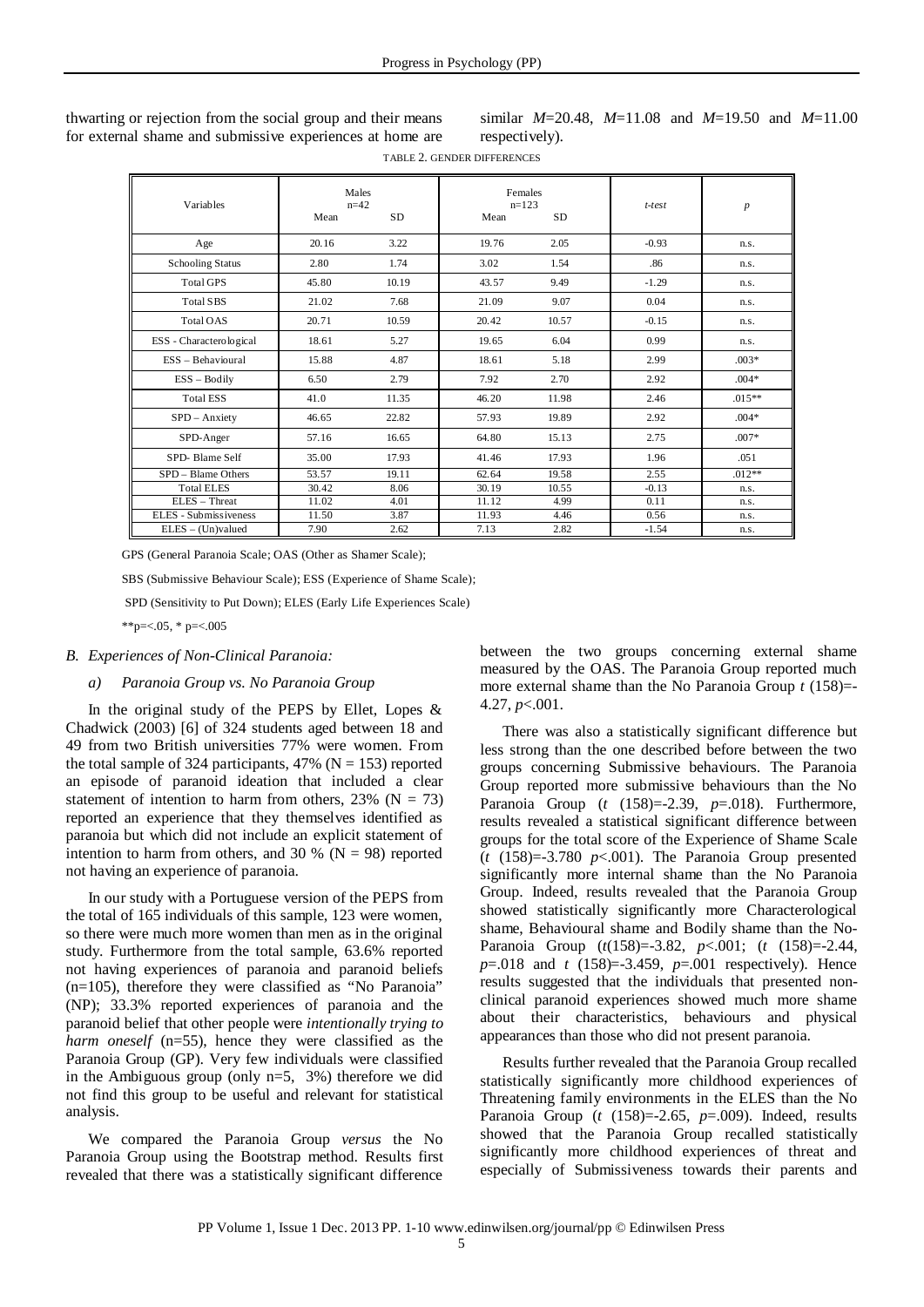relatives than the No Paranoia Group (*t* (158)= -2.07, p=.040; *t* (158)=-3.33, *p*=.001 respectively). These results suggested therefore that individuals that reported nonclinical paranoid experiences were also reporting memories of childhood experiences of threatening family environments and especially of being submissive towards perceived authoritarian parents. There were no statistically significant differences between the Paranoia Group and the No Paranoia Group concerning sensitivity to criticism and blaming style for criticisms measured by the SPD.

TABLE 3. DIFFERENCES BETWEEN THE PARANOIA GROUP VERSUS THE NO PARANOIA GROUP OF THE PEPS CONCERNING VARIABLES OF SHAME (OAS AND ESS); SENSITIVITY TO PUT DOWN (SPD) AND EARLY LIFE EXPERIENCES (ELES)

| <b>Variables</b>        | Paranoia Group<br>$n = 55$ |           | No-Paranoia Group<br>$n=105$ |           | t-test  | p       |
|-------------------------|----------------------------|-----------|------------------------------|-----------|---------|---------|
|                         | Mean                       | <b>SD</b> | Mean                         | <b>SD</b> |         |         |
| External Shame (OAS)    | 25.69                      | 11.29     | 18.11                        | 9.27      | $-4.27$ | < 0.001 |
| Submission (SBS)        | 23.43                      | 8.07      | 20.09                        | 8.96      | $-2.39$ | .018    |
| Character Shame (ESS)   | 22.10                      | 7.07      | 18.05                        | 4.69      | $-3.82$ | < 0.001 |
| Behavioural Shame (ESS) | 19.40                      | 5.90      | 17.14                        | 4.77      | $-2.44$ | .010    |
| Bodily Shame (ESS)      | 8.67                       | 3.17      | 6.98                         | 2.42      | $-3.45$ | .001    |
| <b>Total ESS</b>        | 50.18                      | 13.84     | 42.18                        | 10.21     | $-3.78$ | < 0.001 |
| SPD-Anxiety             | 57.14                      | 20.98     | 54.54                        | 20.65     | $-0.72$ | .880    |
| $SPD - Anger$           | 65.60                      | 15.36     | 61.44                        | 15.83     | $-1.59$ | .677    |
| SPD – Blame Self        | 41.55                      | 20.97     | 39.45                        | 16.44     | $-0.68$ | .876    |
| SPD-Blame Others        | 60.03                      | 21.55     | 60.95                        | 18.73     | 0.27    | .978    |
| <b>Total ELES</b>       | 33.45                      | 10.51     | 28.97                        | 9.37      | $-2.65$ | .007    |
| Threat (ELES)           | 12.25                      | 5.35      | 10.61                        | 4.39      | $-2.07$ | .040    |
| Submissiveness (ELES)   | 13.49                      | 4.36      | 11.11                        | 4.11      | $-3.33$ | .001    |
| (Un)Valued (ELES)       | 7.70                       | 2.81      | 2.23                         | 2.76      | $-1.01$ | .699    |

## *b) Correlations between variables*

Paranoia measured by the GPS is positively and statistically significantly correlated with submissive behaviour (SBS) (*r*=0.42, *p*<0.001); external shame measured by the OAS (*r*=0.61, p<.001); "Characterological Shame" (*r*=0.33, *p*<.001); "Behavioural Shame" (*r*=0.20, p<.005); "Bodily Shame" (*r*=0.27, *p*<.005) measured by the ESS; childhood memories of "Threat" (*r*=0.27, *p*<.005); "Submissiveness" (*r*=0.27, p<.005) and feelings of being "(Un)valued" at home measured by the ELES (r=0.18, *p*<.005). Hence it appears that paranoia was related to a greater extent with external shame and with submission and also to internal shame and to the recall of threatening environments at home, submissive displays at home and to feelings of being (un)valued by others. This being the case external shame, submissive behaviours and early life experiences of threat will be used later as independent variables as predictors of paranoia.

Correlations also revealed that the variables of ranking presented strong and statistically significant associations between them. External shame measured by the OAS correlated positively and statistically significantly with submissive behaviours (SBS) (*r*=0.68, *p*<.001); with all the dimensions of internal shame: "Characterological Shame" (*r*=0.66, *p*<.001); "Behavioural Shame" (r=0.46, *p*<.005); "Bodily Shame"  $(r=0.44, p<0.01)$  and less significantly with the dimensions of the ELES concerning childhood memories of "Threat" (*r*=0.22, *p*<.005); "Submissiveness"  $(r=0.37, p<.005)$  and with feeling "(Un)valued" at home  $(r=0.19, p<.005)$  and with a tendency to "Blame self" for put downs (SPD) (*r*=0.31, *p*<.005).

Hence, results suggested that external shame is associated to a greater extent to submissive behaviours and to internal shame and this was to be expected since all of these are variables are concerned with ranking and social position. Moreover, external shame was also related to childhood memories of threatening family environments, especially of being submissive towards parents and to an attributional style characterized by blaming oneself for negative events.

# *c) Prediction of Paranoia with the LASSO Model*

We did a linear regression to analyse the contribution of variables of ranking such as external shame (OAS), submissive behaviours (SBS), and the recall of childhood threatening family environments and submissive behaviours (ELES) in predicting paranoia (GPS). We opted to use the LASSO shrinkage and selection method because we intended to minimise the usual sum of squared errors with a bound on the sum of the absolute values of the coefficients. Since our study had several independent variables that presented strong correlations between them (i.e. collinear) and a relatively small sample, the LASSO was a reliable method for prediction of variation by reducing the number of variables upon which the given solution is dependent.

To assess the contribution of the recall of childhood experiences of a threatening environment at home, the dimensions of "Threat", "Submissiveness "and dimensions of "Threat", "Submissiveness "and "(Un)valued" of the ELES were entered first; then the variables of ranking: External shame (OAS) and Submissive behaviours (SBS) and finally the variables of an attributional style for criticism: "Blame self vs. Blame others" for criticisms (SPD). The linear regression with the LASSO model was specified as numerical and optimal scaling. This model presented a multiple *R* of .526; a  $R^2$  $= .277$  with a Regulation  $R^2$  error of .219. The linear regression was statistically significant  $F(2,164)=22.71$ ,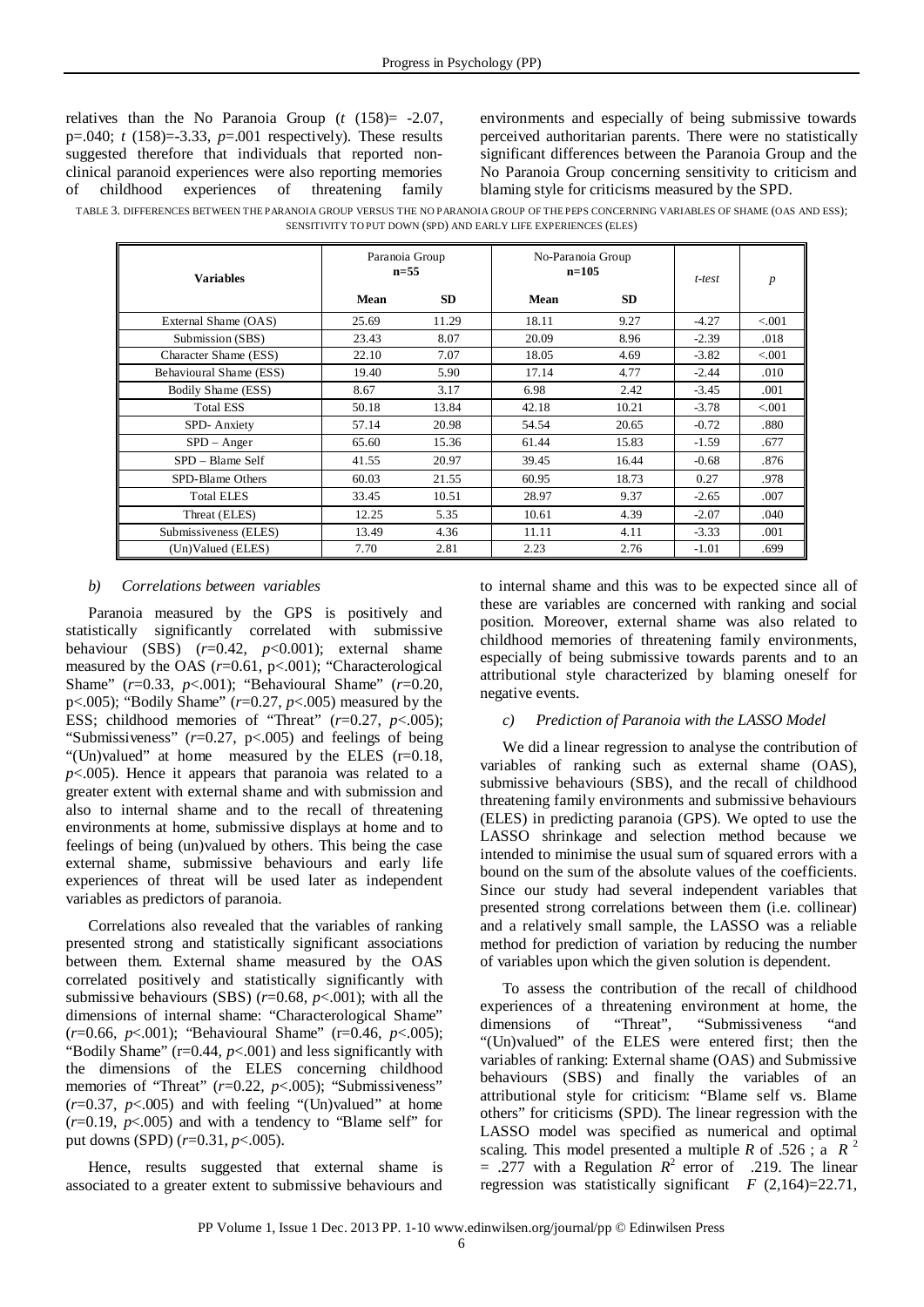*p*<.001. External shame (OAS) from all the predictors in the model, was the only statistically significant predictor of paranoia  $F(1, 164) = 10.58$  p=.00, presenting a  $\beta = 0.25$  with a bootstrap estimate of error of .076. Results thus suggested that external shame predicted about 25% of the variance of paranoia. Results also revealed that childhood memories of "Submissiveness" had an effect on the prediction of paranoia, but this was not strong enough to reach statistical significance  $F(1, 164)=1.49, p=.22$ ) ( $\beta=.079$  with a bootstrap estimate of error of .065). This meant that external shame was the only significant predictor of paranoia, and that childhood memories of "Submissiveness"also aided to the prediction of paranoia.. All the other variables were not predictors of the variance of paranoia.

A further linear regression analysis explored the relationship between childhood experiences of threat and shame. We inputted the dimensions of childhood memories of threat, submissiveness and (un)valued of the (ELES) as independent variables and the model revealed that external shame was only statistically significantly predicted by childhood experiences of submissiveness  $(t=4.12, p<.001)$ but not of threat in the family environment *(t*=-.31, p=.75). Indeed, childhood experiences of submissiveness accounted for roughly 95% of the variance of external shame. This suggested that individuals that presented childhood experiences of being submissive towards their parents were

more likely to show external shame and hence they are likely to develop paranoia.



Figure 1. Lasso Paths with External Shames (OAS), "Threat" "Submissiveness" and (U)valued dimensions of Childhood memories of threatening family environment (ELES) and Internal Shame (ESS) and Blame for Criticisms (SPD) as predictors of paranoia

| Table 4. Regression Analysis with the LASSO model for paranoia (dependent variable) and external shame (OAS); submission (SBS); childhood memories of |  |
|-------------------------------------------------------------------------------------------------------------------------------------------------------|--|
| "Threat", "Submissiveness" and "(un)valued" at home (ELES), and Blame self vs. Blame Others for criticisms (SPD) as predictors                        |  |

| Predictors                     | Standardized Coefficients $\Box$ | Bootstrap Estimate Error | F     | p    |
|--------------------------------|----------------------------------|--------------------------|-------|------|
| External shame (OAS)           | .248                             | .076                     | 10.58 | .001 |
| Submissive<br>Behaviours (SBS) | .000                             | .035                     | .000  |      |
| "Threat" (ELES)                | .000                             | .016                     | .000  |      |
| "Submissiveness"<br>(ELES)     | .079                             | .065                     | 1.496 | .223 |
| "(Un)Valued" (ELES)            | .000                             | .006                     | .000  |      |
| Blame_Self_SPD                 | .000                             | .010                     | .000  |      |
| Blame Others SPD               | .000                             | .005                     | .000  |      |

#### IV. DISCUSSION

One of the hypothesis of this study predicted that the experiences of paranoia in a sample of Portuguese students will be similar to the experiences reported by an UK sample of college students. To test for this we compared the acknowledgement and report of paranoid experiences of a sample of Portuguese students with English students. Our results found that 33.3% Portuguese students (n=55) from a total of 165 reported having an experience of paranoia in the PEPS while 47% English students from a total of 324 reported having an experience of paranoia in the PEPS [6]. Results of an English sample and a Portuguese sample of students were therefore very similar thus supporting our hypothesis; both showed that there is a group that is moderately high of young students that clearly experience paranoia. The English paranoid group was slightly bigger than the Portuguese paranoid group but then the sample of the original study was also bigger than the sample of this study. The only difference between the two samples was

that the English sample presented much more individuals that were classified in the Ambiguous group; this can be explained by the fact that this sample was larger than the Portuguese sample, so it could easily encapsulate a wide variety of individuals including the ones that presented other types of psychological problems. Nevertheless, both samples were normally distributed, which meant that they were not skewed towards the abnormal end. Independent sample t-tests further revealed that the paranoid group showed statistically significantly more both external and internal shame (shame of one's character, behaviour and body) as well as much more childhood experiences of threatening family environments and of submissiveness towards family members. This results thus support social mentality theory that argues that paranoia is associated not only with forms of shame but with experiences of threat in childhood [1,19].

All in all, it can be argued that experiences and thoughts of paranoia bearing the belief of a clear intention of harm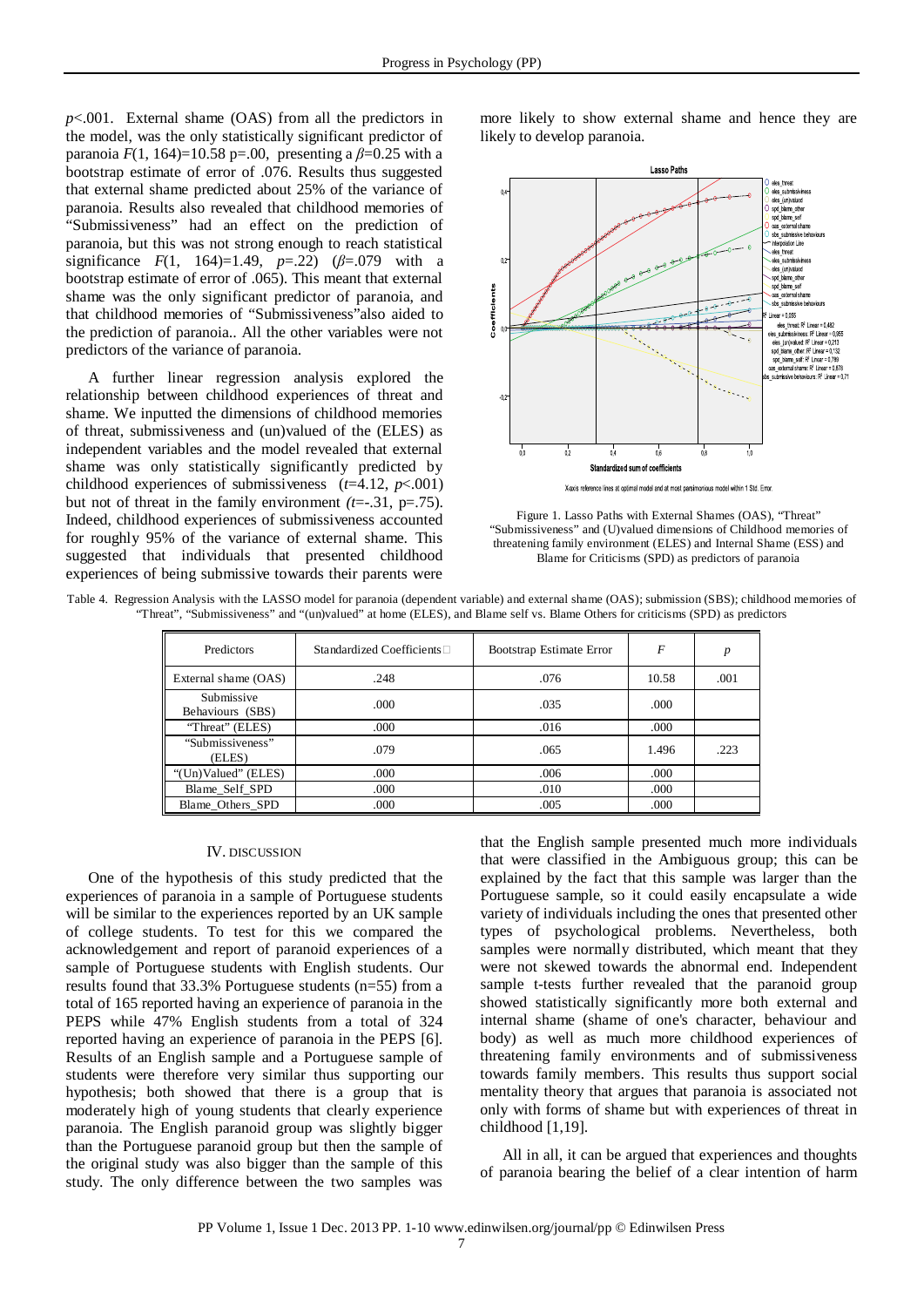from others are common experiences in students in spite of their nationality and cultural background and these experiences seem to be associated with forms of internal and external shame and with childhood experiences of threat in the family.

The second hypothesis predicted that paranoia should be predicted by external shame and threatening experiences in childhood, namely submissiveness towards parents. Results partially supported this hypothesis. We found that in a sample of 165 students Paranoia is best explained by external shame (shame of what others think of us). Also there is the influence although not significant of childhood memories of submissiveness towards parents in paranoia. This may be the result of a small sample size and of this variable presenting high multi-colinearity with other variables such as memories of threatening family environments that made it lose statistical power in the prediction.

Hence results suggested that preoccupation with how one "looks like" in the mind of others i.e. the shame that is associated to what others think about you is a main factor for paranoia. Being ashamed of what we think other people think of us is a key feature of paranoia and depression [1, 19]. This result brings important theoretical and practical implications. If shame is an important factor for the development and maintenance of a stable self-concept and is regulating behaviours towards others, then these feelings need to be tackled so that the onset of paranoia and resentment is prevented. It seems that shame activates memories of trauma, loss of lovability and feelings of inadequacy that are associated with a feeling of powerlessness and the fear of what others did or are going to do to oneself [2]. According to social mentalities' evolutionary theory, shame is the direct result of interpersonal sensitivities and of how we conceptualise ourselves in the mind of others [1]. Feeling exacerbated shame will trigger painful memories and feelings of inadequacy and these will in turn trigger paranoid feelings as a way of explaining shame and defending against potential harm. In other words, when an individual recalls a shameful experience where he felt undermined and teased by others he would trigger paranoid thoughts "e.g. other people are not to be trusted as they will hurt me" as a way of coping with shame and protecting the self against feelings of inadequacy. Social put downs and criticisms that lead to shame are a direct threat to the self hence paranoia may be a way of coping with these [1]. However, when there is an exaggerated worry about how we look in the mind of others and preoccupation with how we present ourselves to others this will eventually lead to feelings of resentment and paranoia, not only as a way of coping with these feelings but as a way of justifying any attacks towards the self that led to shameful experiences. Since these experiences of shame seem to be quite common in students, preventive measures could be taken to teach students to deal with these experiences and manage feelings of anger and resentment, thus avoiding the onset of non-clinical paranoia. For example students could learn how to accept feelings of shame and dissociate these feelings from beliefs of malevolence from others.

Further results highlighted the importance of shame and the experience of threatening environments in childhood to the understanding of non-clinical paranoia. A linear regression analysis showed that childhood memories of submissiveness towards family members statistically significantly explained the variance of external shame. Thus, this suggested that individuals behaved submissively towards their parents were more likely to show external shame. These results support our hypotheses and fit rather well with social mentality theory, especially with the argument that children-parents relationships are power relationships [1,8].Children who feel that they were subordinated within their families and are afraid of being rejected by their parents develop therefore a range of emotional and psychological problems, including paranoia[8]. Indeed children that perceive their parents as authoritarian and as a potential source of harm to themselves tend to behave submissively in order to avoid conflict. This behaviour is associated to the development of shame and preoccupation with what significant others think of us (if they perceive us as defective, inferior and incapable). This excessive preoccupation with what other people think about us is therefore an important component of paranoid ideation [1].

Since this study was cross-sectional we cannot argue however that having experiences in childhood that are potentially threatening, emotionally disrupting and dis empowering are antecedents to the development of paranoid beliefs. We can only state that both phenomena are related. Nevertheless, the experience of those traumatic experiences seem to shape one's behaviours and to be related to paranoid thoughts as a way to cope with other's perceived hostility, rejection and criticisms from others.

#### V. CONCLUSIONS

People with paranoid beliefs appear to live in a hostile, rather cold world, where a certain kind of affiliative emotion both from others and within the self may be constricted [5]. Our study wanted to explore whether paranoia is a common experience for Portuguese students and whether this can be explained by feelings of external shame and submissiveness. Our results supported our hypotheses. Paranoia seems to be a very common experience and an interpersonal phenomenon that is highly related to feelings of struggle for power and status in a social hierarchy which leads to the shame of what others think of us and to a self- critical style for the put down and rejection of others in the social arena. Paranoia may be the result of experiences of being submissive in childhood and attempting to defend oneself against others in adulthood by trying to hide perceived character flaws protecting the self against feelings of inadequacy [1,19].

## *A. Limitations and Clinical and Research Implications:*

There are major concerns in extrapolating from a student (young and predominantly female), small sample to a clinical one. Having a sample that is predominantly female may have biased the results especially in terms of the effects of shame; however, we did not find significant differences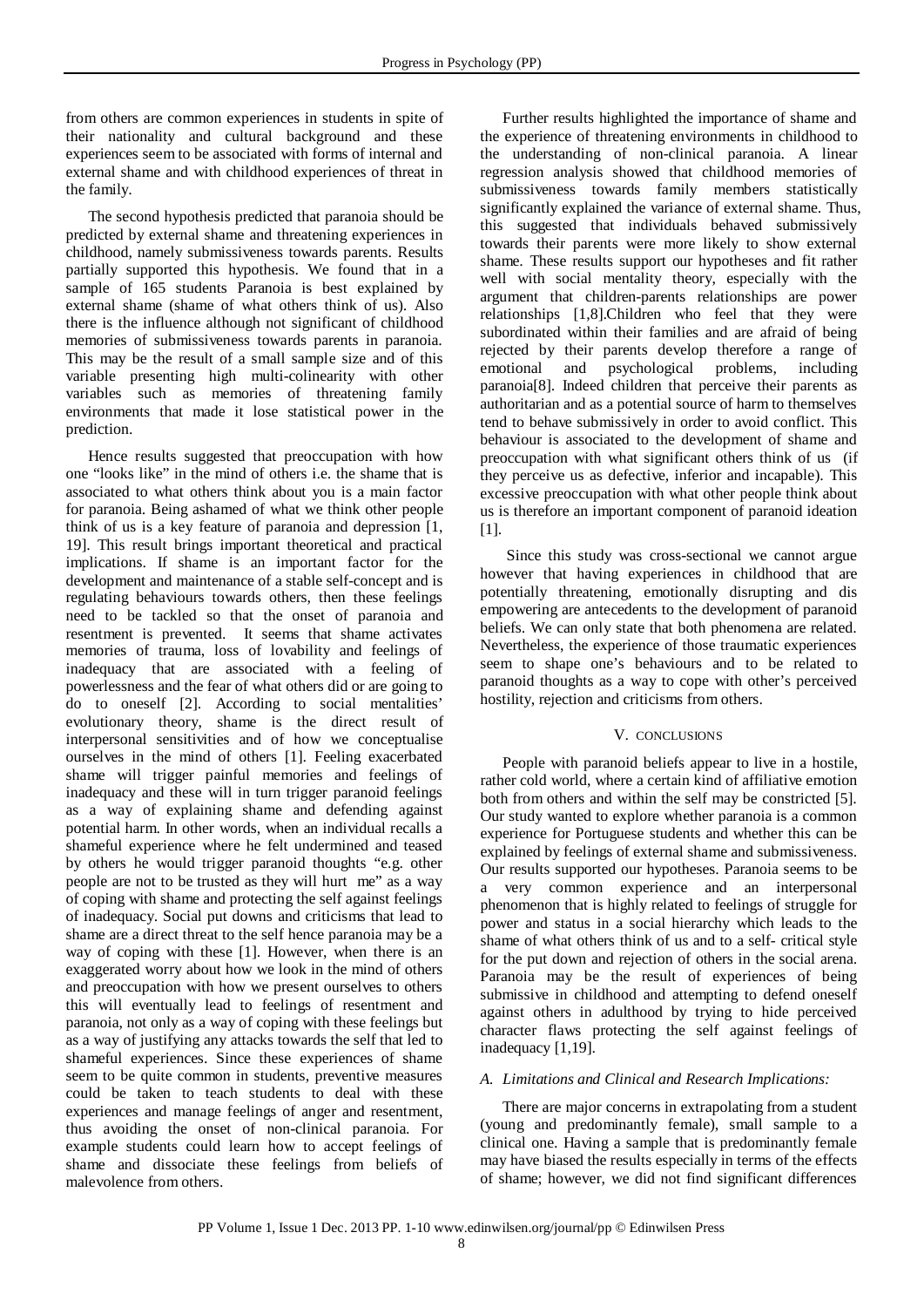between females and males for external shame, which is the key variable in predicting paranoia or in trait paranoia. Another issue may have been the accuracy of the translation, sometimes even when the translation is accurate; there are cultural differences that may have influenced the responses. Nevertheless translated instruments provided good internal consistency and our sample did not have any questions concerning the statements and the feedback confirmed the accuracy of the translation. The results also suggested that paranoia is very much perceived under the light of a Western system of values and symbols and is not specific to a particular culture. The feelings of paranoia reported by the Portuguese sample tap into issues of social rejection and thwarting that are also observed in the UK. The same goes for early childhood experiences of threat at home. Another concern may have been the age differences in our sample. Some participants were teenagers and others were college students and this may have influenced their understanding and report of experiences. However we didn't observe any difference between the teenage sample and the college sample on the report of experiences of paranoia and shame or submissiveness during childhood. There were also major concerns with the way persecutory and paranoid beliefs are measured [20] however, this was the first study to our knowledge to show that paranoid beliefs are associated with external shame and with the recall of feelings of submission within one's family.

This study brings important clinical implications. For example, the clinical history of traumatic experiences of patients should be studied and individuals should be empowered and taught social skills in order not to maintain paranoid beliefs about others as a way to deal with their childhood experiences, criticisms and rejection from others and feelings of shame. Our results suggested therefore the importance of compassionate mind training to soothe one's negative views about oneself and others and to deactivate emotional memories of mistreatment from others as a preventive measure of paranoia and excessive shame in nonclinical populations [3,4]. Moreover preventive measures can be taken to promote student's well-being. Identifying experiences of shame and teaching students to deal with those experiences without developing paranoia will promote students' psychological well-being and self-efficacy.

Furthermore, in terms of research it would be interesting to examine in another study the type of attachment that paranoid individuals from the normal population show in relation to their parents. Indeed, we only examined retrospective experiences of threatening environments, thus feelings of being in a threatening environment and not really how the individual did relate to their parents. Thus we propose to examine paranoid individuals' negative relationships with their parents and their experiences of neglect and insecure attachment with their parents.

#### REFERENCES

[1] Gilbert, P.; Boxall, M.; Cheung, M. & Irons, C. (2005) The relation of paranoid ideation and social anxiety in a mixed clinical population. *Clinical Psychology & Psychotherapy*, *12*, 124-133.

- [2] Matos A., Pinto-Gouveia J. & Gilbert P. (2012) The effect of shame and shame memories on paranoid ideation and social anxiety. *Clinical Psychology & Psychotherapy*, *20*, 330-49.
- [3] Gilbert, P. (2001a). Evolutionary approaches to psychopathology: The role of natural defences. *Australian and New Zealand Journal of Psychiatry*, *35*, 17–27.
- [4] Gilbert, P. (2001b). Evolution and social anxiety: The role of attraction, social competition and social hierarchies.In F.R. Schneier (Ed.), *Social Anxiety Disorder: The Psychiatric Clinics of North America* (Vol. 24, pp. 723–751).Philadelphia, PA: Saunders
- [5] Freeman, D.; Garety, P. A.; Bebbington, P.E.; Smith, B.; Rollinson, R.; Fowler, D.; Kuipers, E.; Ray, K. & Dunn, G. (2005a) Psychological investigation of the structure of paranoia in a non-clinical population. *British Journal of Psychiatry*, *186,* 427-435.
- [6] Ellett, L.; Lopes, B. & Chadwick, P. (2003) Paranoia in a Normal College Population. *Journal of Nervous and Mental Disease*, *191* (7), 425-230
- [7] Allan, S. & Gilbert, P. (1997) Submissive behaviour and psychopathology. *British Journal of Clinical Psychology*, *36* (4), 467-488.
- [8] Gilbert, P.; Cheung, M.; Grandfield, T.; Campey, F. & Irons, C. (2003) Recall of Threat and Submissiveness in Childhood: development of a new Scale and its Relationship with Depression, Social Comparison and Shame. *Clinical Psychology and Psychotherapy*, *10*, 108-115
- [9] Gilbert, P. (1992) *Depression: the evolution of Powerlessness*. Lawrence Erlbaum: Hove.
- [10] Gilbert, P.; Pehl, J. & Allan, S. (1994) The phenomenology of shame and guilt: an empirical investigation. *British Journal of Medical Psychology,67* (Pt.1), 23-36.
- [11] Gilbert, P. & Allan, S. (1998) The role of defeat and entrapment arrested flight in depression: an exploration of an evolutionary view. *Psychological Medicine*, 28, 584-597.
- [12] Andrews, B.; Quian, M. & Valentine, J.D. (2002) Predicting depressive symptoms with a new measure of shame: the Experience of Shame Scale. *British Journal of Clinical Psychology*, *41*, 29-42
- [13] Gilbert, P. (2002) Evolutionary approaches to psychopathology and cognitive therapy. In P. Gilbert (Ed.) *Cognitive Psychotherapy: an International Quarterly (Evolutionary Psychology and Cognitive Therapy Special Edition)*, 16, 236-264.
- [14] Cheung, S.P.M.; Gilbert, P. & Irons, C. (2004) An exploration of shame, social rank and rumination in relation to depression. *Personality and Individual differences*, *36,* 1143-1153.
- [15] Gilbert, P.; Irons, C.; Olsen, K.; Gilbert, J. & McEwan, K. (2006) Interpersonal sensitivities: their links to mood, anger and gender. *Psychological Psychotherapy***,** *79* (pt.1), 37-51
- [16] Gilbert, P. & Miles, J. N. V. (2000) Sensitivity to Social Put Down: its relationship to perceptions of social rank, shame, social anxiety, depression, anger and self-other blame. *Personality and Individual Differences, 29*, 757-774.
- [17] Fenigstein, A. & Vanable, V. (1992)Paranoia and selfconsciousness. *Journal of Personality and Social Psychology*, *62*, 129-138.
- [18] Melo, S. S. & Bentall, R. P. (2013) 'Poor me' versus 'Bad me' paranoia: the association between self-beliefs and the instability of persecutory ideation. *Psychology & Psychotherapy: Theory, Research and Practice*, *86*, 146-63
- [19] Lopes, B., Pinto-Gouveia, J. & Martins, S. (2013) Estudo da Adaptação Portuguesa da "General Paranoia Scale" (GPS) de